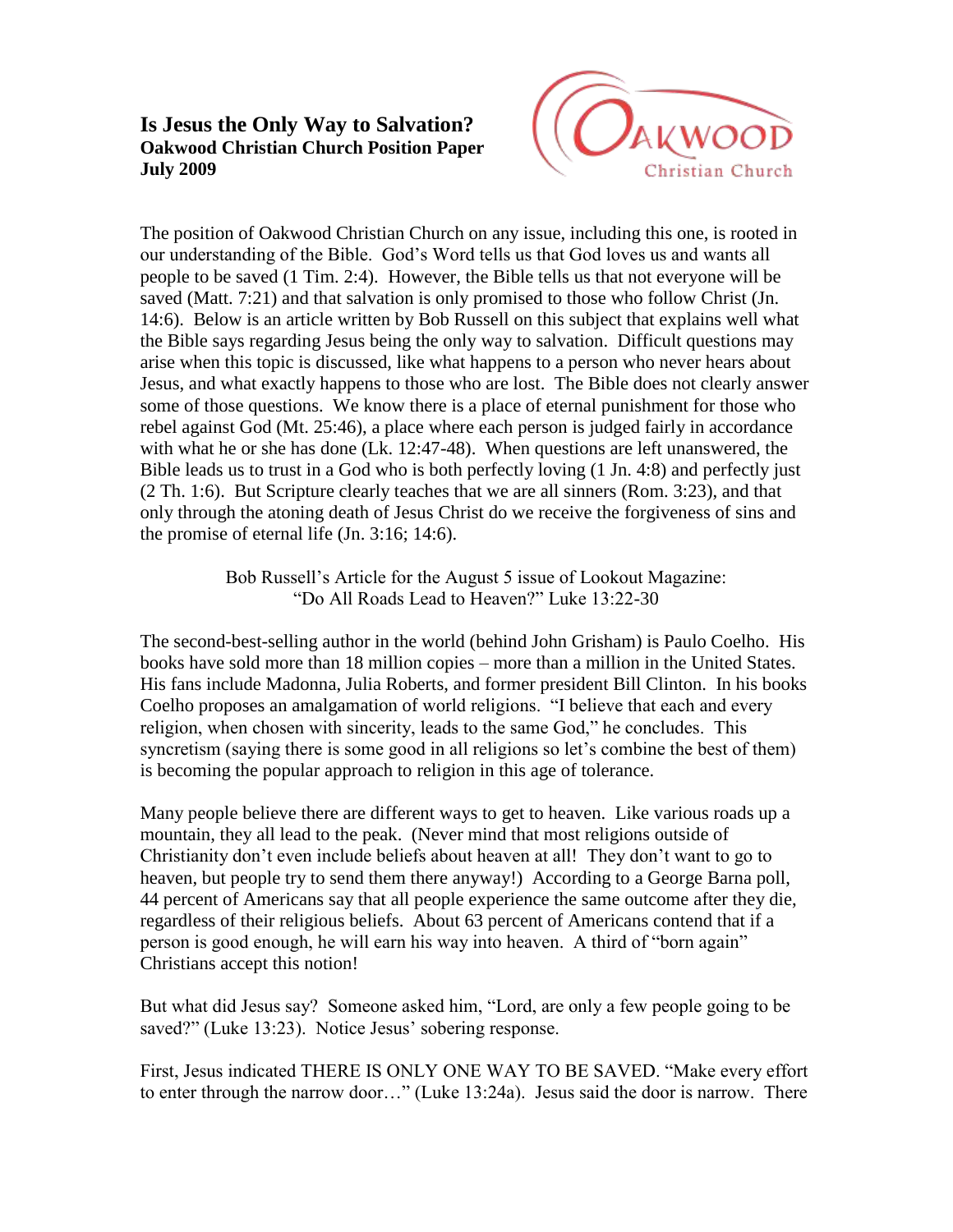aren't many ways to get to heaven – there's only one. It's not by living a good life or believing in a Supreme Being, but by believing in Jesus Christ as God's Son and trusting his death on the cross to save you. Jesus said, "I am the way and the truth and the life. No one comes to the Father except through me" (John 14:6). To tell people there is only one way to get somewhere is not intolerant if it's the truth; instead, it helps them eliminate the possibility of going the wrong way!

Secondly, Jesus said ONLY FEW WILL BE SAVED. "…many, I tell you, will try to enter and will not be able to" (Luke 13:24b). It's not just the Hitlers, Mansons, Jezebels, and Judas Iscariots who will be lost. According to Jesus, the majority are not going to make it to heaven. (See also Matthew 7:13-14).

Jesus also implied that once the opportunity to be saved is over, THERE WILL BE NO SECOND CHANCE. "Once the owner of the house gets up and closes the door, you will stand outside knocking and pleading, 'Sir, open the door for us.' But he will answer, 'I don't know you or where you come from'" (Luke 13:25). Just as God shut the door to Noah's ark and no one could enter once the rains began, you won't have a second chance after you die or after Christ returns. Hebrews 9:27 says that man "is destined to die once, and after that to face judgment."

Jesus warned that SOME WHO HAVE A SURFACE ACQUAINTANCE WITH HIM WOULD BE LOST. "Then you will say, 'We ate and drank with you, and you taught in our streets.' But he will reply, 'I don't know you or where you come from. Away from me, all you evildoers!'" (Luke 13:26-27). Not everyone who calls himself a Christian and goes to church will be saved. Salvation is promised to those who trust Jesus and seek to follow his commands. (See also Matthew 7:21).

Finally Jesus forewarned us that AN AGONIZING ETERNITY SEPARATED FROM GOD AWAITS THE LOST. "There will be weeping there, and gnashing of teeth, when you see Abraham, Isaac and Jacob and all the prophets in the kingdom of God, but you yourselves thrown out" (Luke 13:28).

Let's say you're a passenger on the Titanic. You feel the ship's collision with the iceberg and you go up on deck to see what the problem is. You hear one man say, "The ship has hit an iceberg. We're going to sink in a matter of hours. We must get as many people off the ship and into lifeboats as possible."

Another man says, "It won't sink! This is a huge ship! Don't spread gloom!"

Another says, "There will be other ships coming. We have plenty of time to transfer to other boats. Lifeboats are dangerous. Let's wait."

Another says, "Let's get a crew and go down to patch the hole. We can save it ourselves."